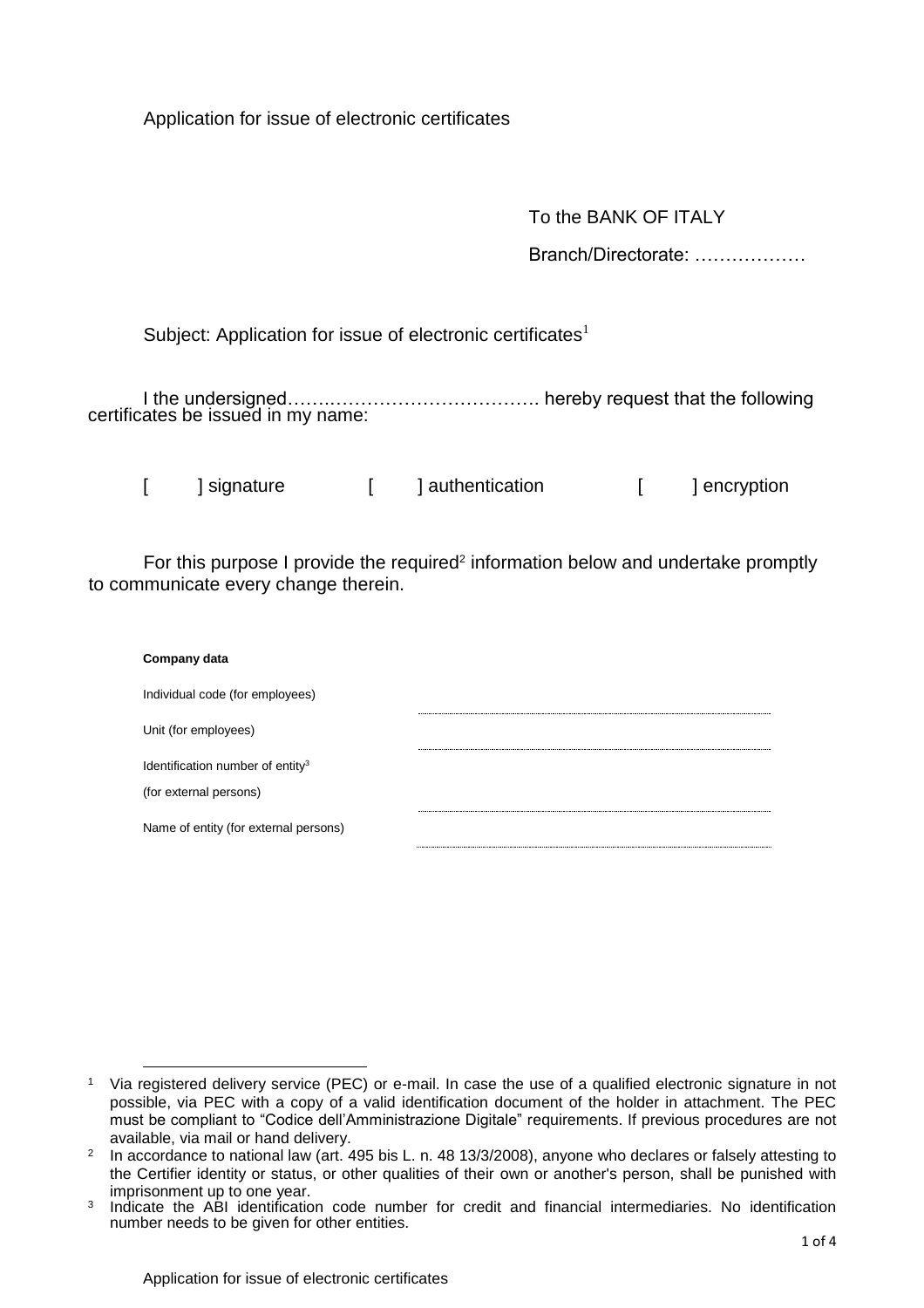## **Personal data**

| Family name                                |  |
|--------------------------------------------|--|
| Given name                                 |  |
| Sex                                        |  |
| Date of birth                              |  |
| Municipality (or foreign country) of birth |  |
| Province of birth                          |  |
| Tax identification number <sup>4</sup>     |  |
| Identification document                    |  |
|                                            |  |
| <b>Residence</b>                           |  |
| Country                                    |  |
| Municipality                               |  |
| Province                                   |  |
| Address                                    |  |
| Postal code                                |  |
|                                            |  |
| <b>Contacts</b>                            |  |
| Telephone (including country code)         |  |
| Cell (including country code)              |  |
| e-mail address at company                  |  |
|                                            |  |

I declare, moreover, that I:

 $\overline{a}$ 

- am informed of the conditions for using the certificates in question, specified in the pertinent Certification Practice Statement/Certificate Policies, available on the website [http://www.bancaditalia.it/firmadigitale,](http://www.bancaditalia.it/firmadigitale) and supplementary provisions issued by the Bank of Italy, and undertake not to use them for functions or purposes other than those established by the Bank of Italy;
- am aware that from the time I receive the smartcard I will be able to communicate with the Bank of Italy's Help Desk only during the hours and on the days specified in the pertinent Certification practice Statement/Certificate Policies, excluding whatsoever liability of the Bank of Italy in this regard;

<sup>4</sup> For residents abroad, indicate the tax identification number or similar identification number issued by the tax authority of the country of residence.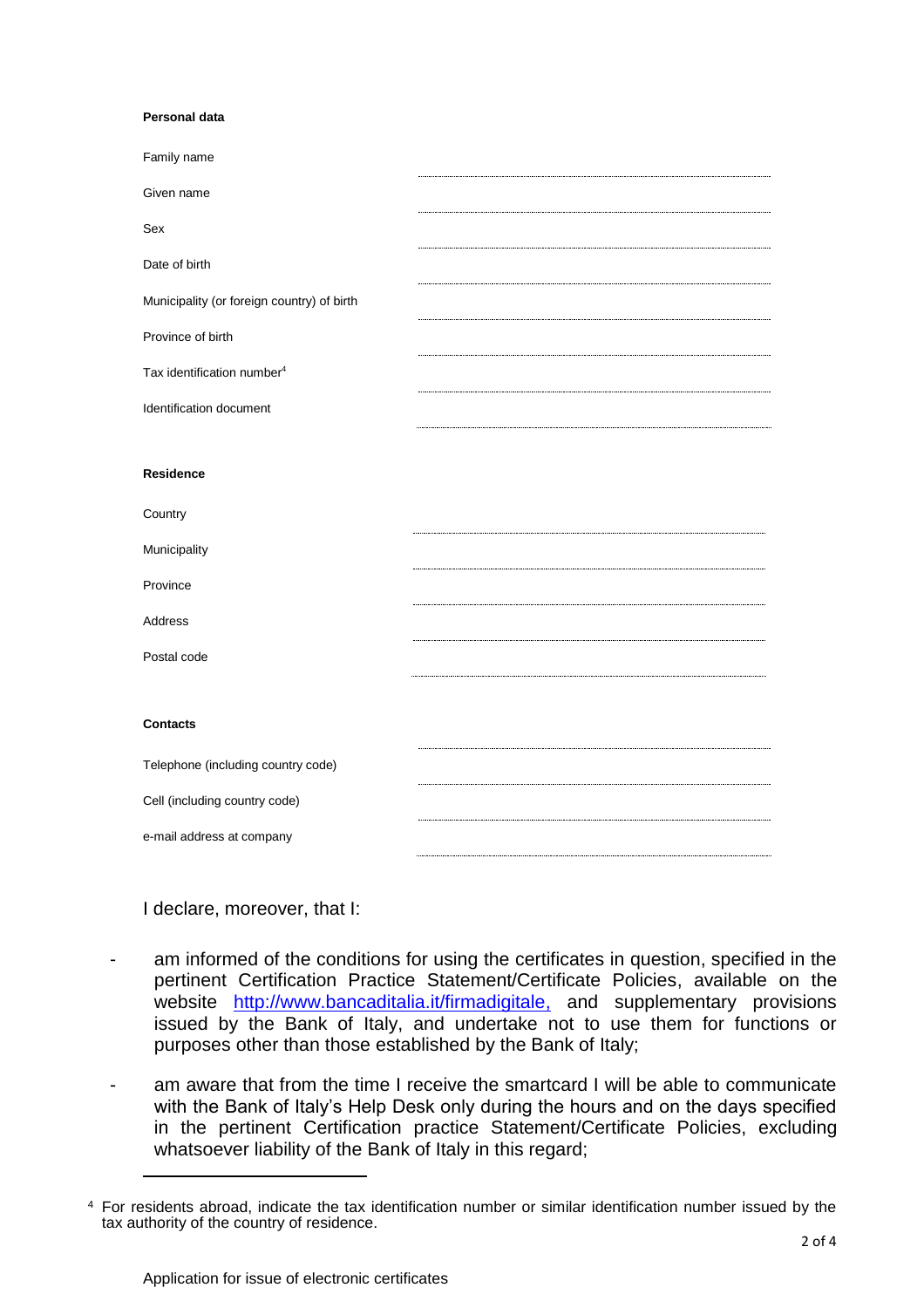- have received the information note on protection of data given above as provided for applicable regulations.

Date ………………

………………………………………………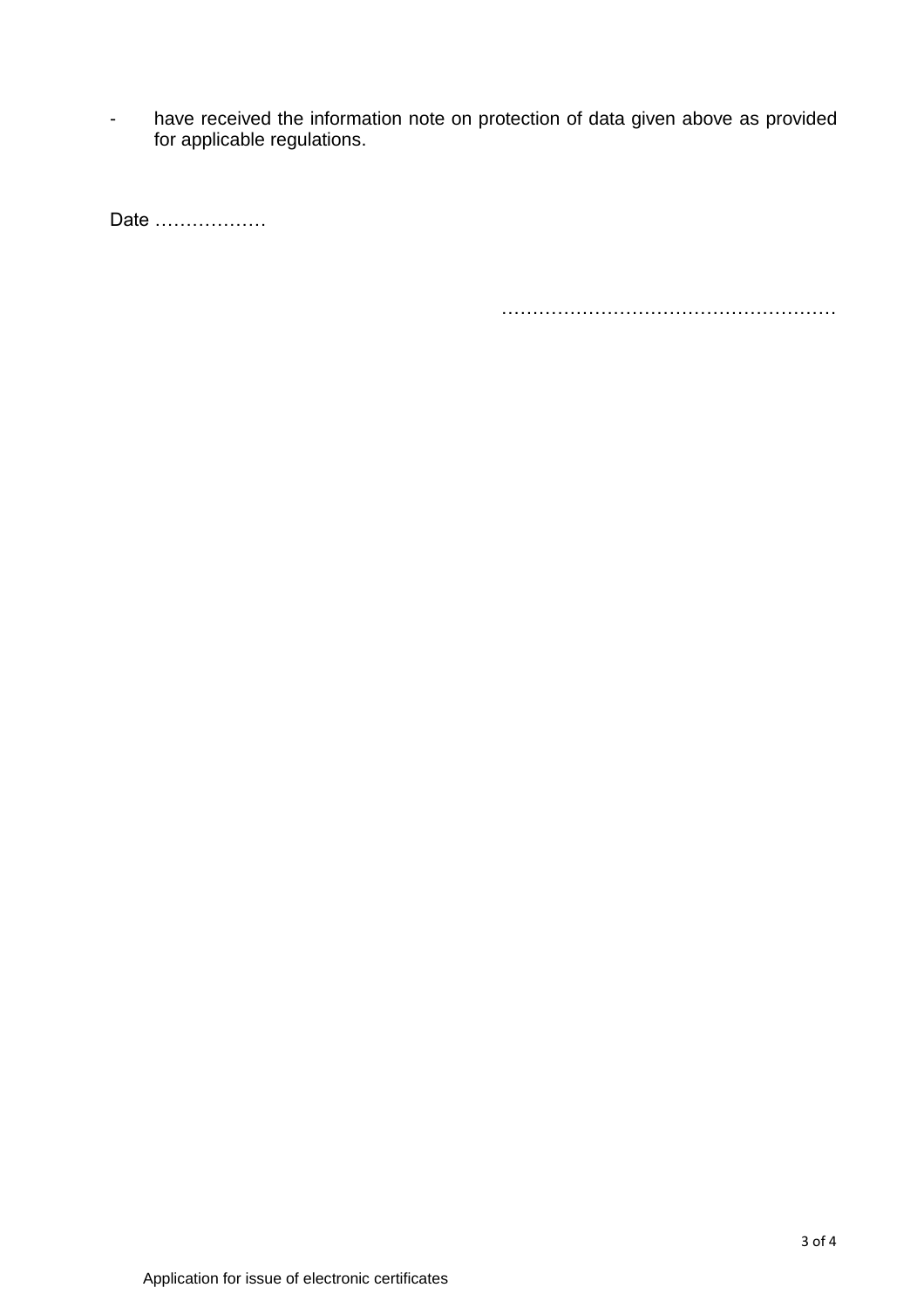## **Information note on protection of personal data**

In conformity with the requirements of European and national rules in matter of privacy, you are informed that the Bank of Italy, via Nazionale 91, Rome (Italy), processes the personal data that you provide upon applying for the issue of digital certificates.

The data are processed with IT procedures and using security measures that ensure the confidentiality of personal data and prevent access to such data by unauthorized third parties or personnel.

The data processing is necessary for activities related to the exercise of the public interest, in particular the certification service carried out by the Bank of Italy.

Personal data will be retained for a period of 20 years from the certificate's issuing date.

The data are not communicated to third parties, nor are they disseminated. The data may become known to:

- 1) the Manager of the Branch/Head of the Directorate to which the application was submitted; the Head of the Organization Directorate responsible for the certification service; and the Head of the Information Technology operations Directorate, which produces the certificates and performs the Help Desk activity;
- 2) the personnel of the units assigned authorized to the treatment.

You may apply to the Data controller - Bank of Italy (Organization Directorate), via Nazionale 91, 00184 ROME, e-mail org.privacy@bancaditalia.it - to exercise your rights as provided for in Articles 15 et seq. of the Regulation (EU) 2016/679 (GDPR).

The Data Protection Officer for the Bank of Italy can be contacted at Via Nazionale 91 – 00184 Rome, or at the following email address: responsabile.protezione.dati@bancaditalia.it.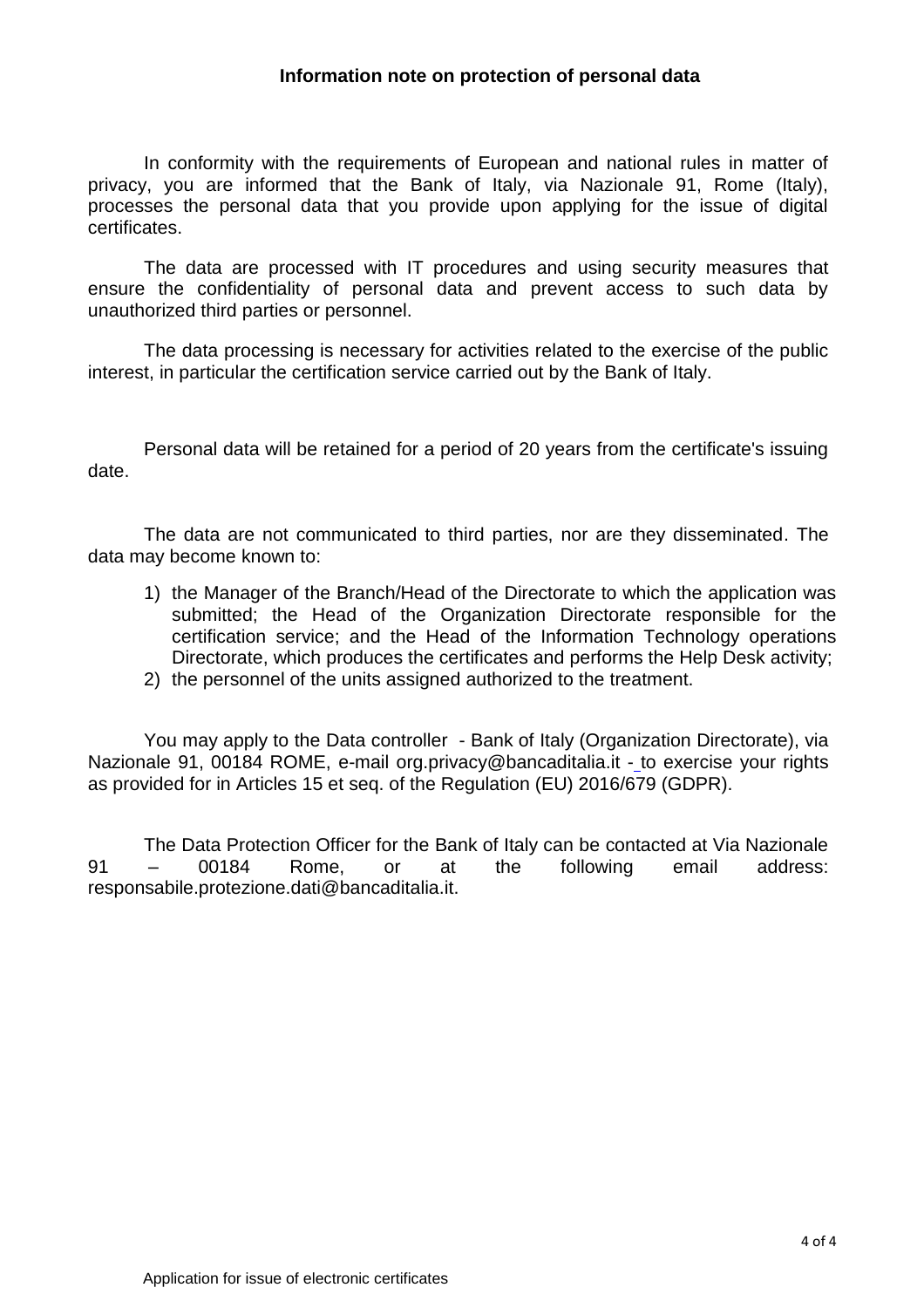To the BANK OF ITALY

Branch/ Directorate: ……………

Subject: Request for suspension of electronic certificates<sup>1</sup>

I, the undersigned …………………………………………….…………………… as holder<sup>2</sup>/interested third party, request the suspension of the following certificates issued in my name/issued in the name of (indicate the given name and family name of the holder) ……………………………………………:

[ ] signature [ ] authentication [ ] encryption for the following reason: [ ] loss [ ] theft [ ] breach of security of the device […..] other (specify)……………………….. Date ………………

…………………………………………………

1

<sup>1</sup> Via registered delivery service (PEC) or e-mail. The PEC must be compliant to "Codice dell'Amministrazione Digitale" requirements. If previous procedures are not available, via mail or hand delivery. The application is signed with a qualified signature. If a qualified signature is not available, it is necessary a copy of a valid identification document of the holder in attachment.

 $2$  The holder must indicate: date and place of birth, residence and tax identification number (for residents abroad, indicate the tax identification number or similar identification number issued by the tax authority of the country of residence).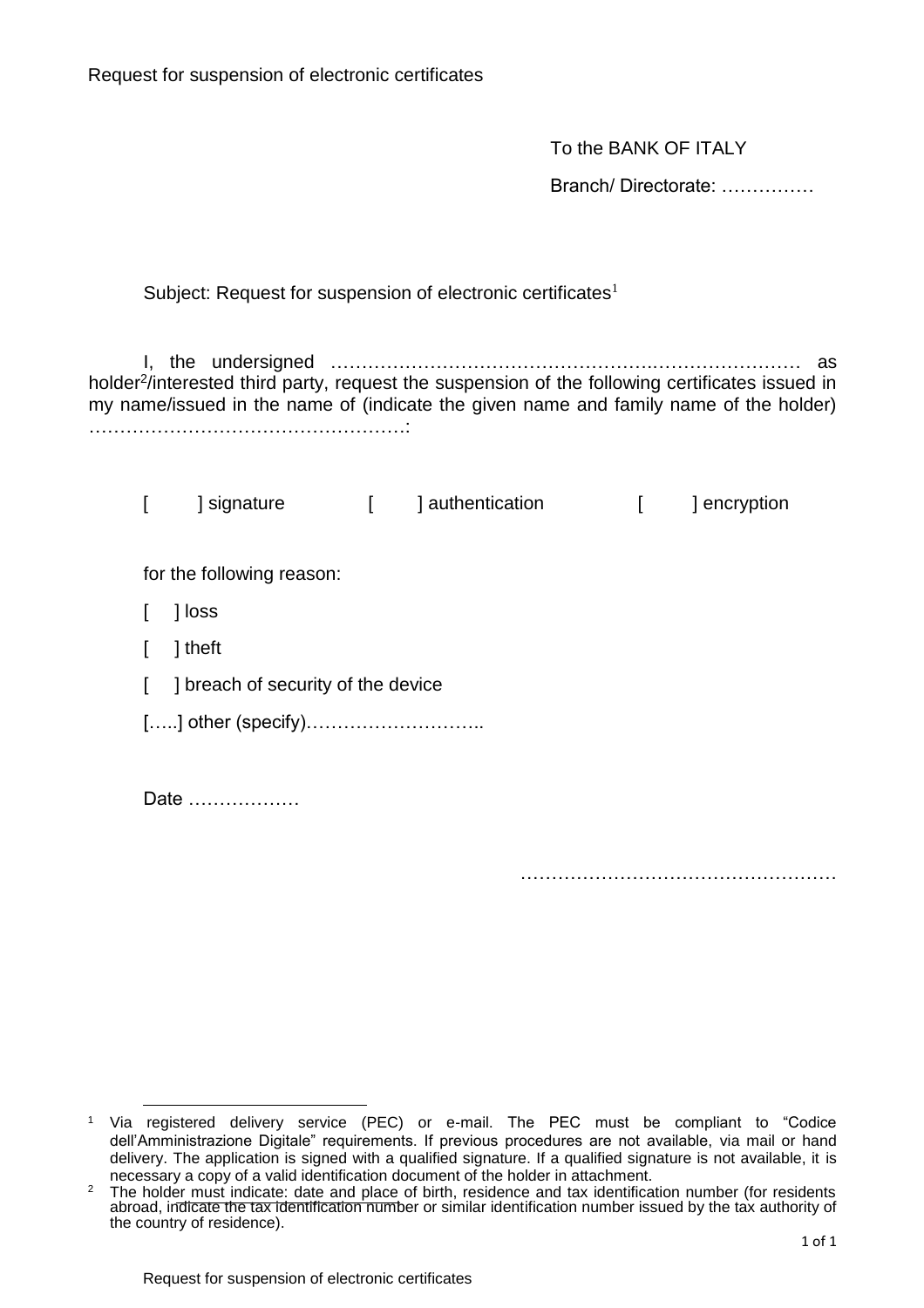Request for reactivation of suspended electronic certificates

To the BANK OF ITALY

Branch/ Directorate: ……………

……………………………………………

Subject: Request for reactivation of suspended electronic certificates $<sup>1</sup>$ </sup>

I, the undersigned …………...…………………………………………… as holder<sup>2</sup>/interested third party, request the reactivation of the following certificates issued in my name/issued in the name of (indicate the given name and family name of the holder) …………………………………………:

[ ] signature [ ] authentication [ ] encryption for the following reason: [ ] recovery of smartcard [ ] other (to specify)……………………….. Date ……………… ………………………………………………

<sup>1</sup> Via registered delivery service (PEC) or e-mail. The PEC must be compliant to "Codice dell'Amministrazione Digitale" requirements. If previous procedures are not available, via mail or hand delivery. The application is signed with a qualified signature. If a qualified signature is not available, it is necessary a copy of a valid identification document of the holder in attachment.

 $\overline{a}$ 

<sup>&</sup>lt;sup>2</sup> The holder must indicate: date and place of birth, residence and tax identification number (for residents abroad, indicate the tax identification number or similar identification number issued by the tax authority of the country of residence).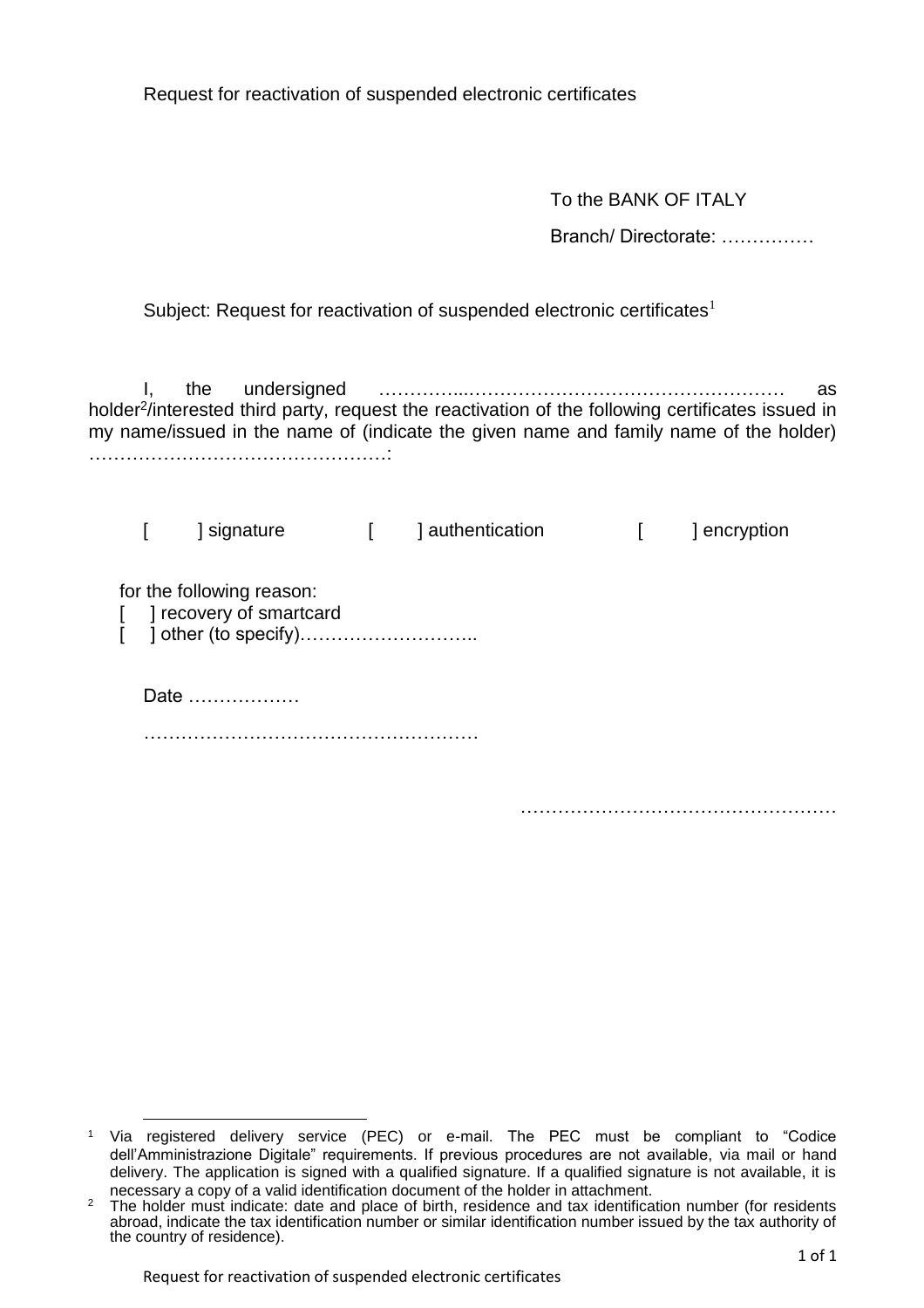Request for revocation of electronic certificates

|                                                                                                                                                                                                      | To the BANK OF ITALY               |                                                 |              |                  |  |                  |                     |  |
|------------------------------------------------------------------------------------------------------------------------------------------------------------------------------------------------------|------------------------------------|-------------------------------------------------|--------------|------------------|--|------------------|---------------------|--|
|                                                                                                                                                                                                      |                                    |                                                 |              |                  |  |                  | Branch/Directorate: |  |
|                                                                                                                                                                                                      |                                    |                                                 |              |                  |  |                  |                     |  |
| Subject: Request for revocation of electronic certificates <sup>1</sup>                                                                                                                              |                                    |                                                 |              |                  |  |                  |                     |  |
|                                                                                                                                                                                                      |                                    |                                                 |              |                  |  |                  |                     |  |
|                                                                                                                                                                                                      |                                    |                                                 |              |                  |  |                  |                     |  |
| Ι,                                                                                                                                                                                                   | the                                | undersigned                                     |              |                  |  |                  | as                  |  |
| holder <sup>2</sup> /interested third party, request the revocation of the following certificates issued in<br>my name/issued in the name of (indicate the given name and family name of the holder) |                                    |                                                 |              |                  |  |                  |                     |  |
|                                                                                                                                                                                                      |                                    |                                                 |              |                  |  |                  |                     |  |
|                                                                                                                                                                                                      |                                    |                                                 |              |                  |  |                  |                     |  |
| $\Gamma$                                                                                                                                                                                             | ] signature                        |                                                 | $\mathbf{L}$ | ] authentication |  | $\left[ \right]$ | ] encryption        |  |
| for the following reason:                                                                                                                                                                            |                                    |                                                 |              |                  |  |                  |                     |  |
|                                                                                                                                                                                                      | ] theft                            |                                                 |              |                  |  |                  |                     |  |
|                                                                                                                                                                                                      | ] loss                             |                                                 |              |                  |  |                  |                     |  |
| I                                                                                                                                                                                                    | ] breach of security of the device |                                                 |              |                  |  |                  |                     |  |
| $\mathbf{I}$                                                                                                                                                                                         | ] deterioration of the device      |                                                 |              |                  |  |                  |                     |  |
| L                                                                                                                                                                                                    |                                    | ] change of position of the holder <sup>3</sup> |              |                  |  |                  |                     |  |
|                                                                                                                                                                                                      |                                    |                                                 |              |                  |  |                  |                     |  |
|                                                                                                                                                                                                      | Date                               |                                                 |              |                  |  |                  |                     |  |
|                                                                                                                                                                                                      |                                    |                                                 |              |                  |  |                  |                     |  |

 $\overline{a}$ <sup>1</sup> Via registered delivery service (PEC) or e-mail. The PEC must be compliant to "Codice dell'Amministrazione Digitale" requirements. If previous procedures are not available, via mail or hand delivery. The application is signed with a qualified signature. If a qualified signature is not available, it is necessary a copy of a valid identification document of the holder in attachment.

<sup>&</sup>lt;sup>2</sup> The holder must indicate: date and place of birth, residence and tax identification number (for residents abroad, indicate the tax identification number or similar identification number issued by the tax authority of the country of residence).

<sup>&</sup>lt;sup>3</sup> Only for requests submitted by the interested third party.